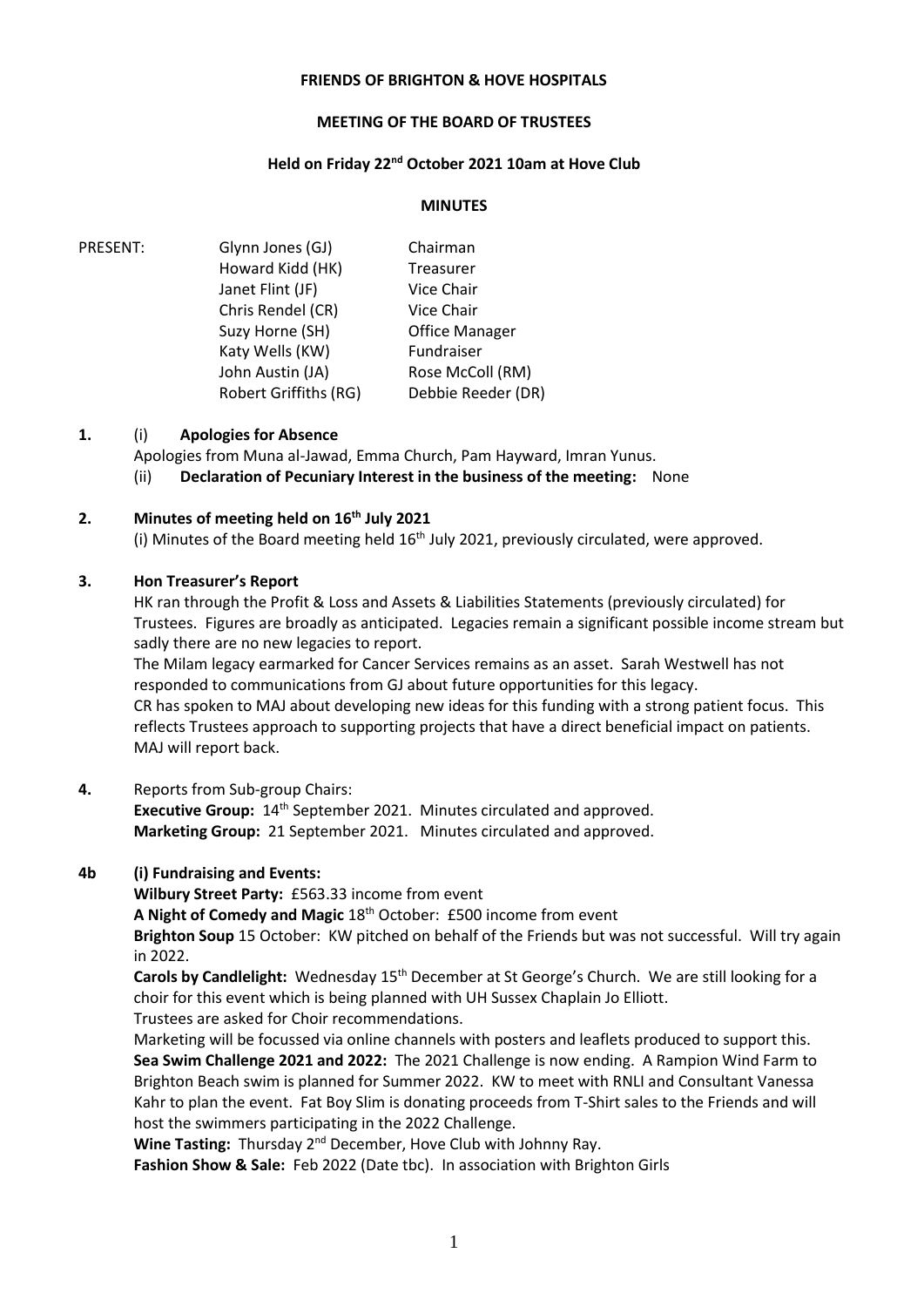**Tennisathon:** Sunday 17th July at Hove Park. KW is building local community connections to support this event with Jackie (Friends of Hove Park) and actors Angela Bruce and Ian Kelsey. Volunteers will be needed on the day.

# **(ii) Communications**

KW has accepted a continuation of her contract as Fundraiser for a further 12 months.

KW and SH are both trained to update the new website and database.

KW said new connections are gradually being made, momentum building, and followers are increasing on social channels. KW/SH will look at Google analytics data and present to next marketing meeting. The next newsletter due in early November, will highlight forthcoming events. **ACTION: KW/SH**

 **Legacies:** A new legacy leaflet was circulated. This will be signed off by RG and CR and both printed and online versions made available. RG and CR are developing a legacy strategy. **ACTION: RG/CR**

# **Small Acts of Friendship Group:**

The 'Peter Orpen Room' End of Life room on Emerald Ward is in use.

A small event to mark the creation of the room will be arranged (with an invitation to Heidi Orpen) once access to the hospital is safe and permitted for all visitors.

CR reported an eighth ward is now benefitting from Small Acts of Friendship (SAF) activities. CR read quotes from patients who expressed their thanks for an opportunity to engage with SAF.

**Volunteering:** *'Volunteering is the lifeblood of SAF'*. CR continues work to develop a robust volunteering action plan and has met with BrightMed *'very enthusiastic.'* HK has spoken to representatives at BHASVIC. RM confirmed Brighton Girls are *'very interested'* in this opportunity. Patrons Michael and Maureen Chowen have pledged a donation for the development of volunteering opportunities for young people. SAF Co-ordinator Paola O'Sullivan will develop the programme and a bursary fund will ensure no-one is excluded from taking part. Planned start date February / March 2022 with  $9 - 10$  people joining at first.

The issue is that UH Sussex processes must allow these volunteers to be recruited and CR is mobilising every resource to ensure this can happen.

**5. Business Partnerships:** nothing further to report. **ACTION: GJ to talk to EC**

# **6. Grant Requests:**

Two requests from Nick McMaster (NM), Sussex Partnership Foundation Trust.

Trustees asked if SPFT Charity 'Heads On' had been approached about either bid.

Trustees would like to see evidence as to how Mill View Hospital has engaged with the patient focussed aims of SAF.

Daily Living Equipment: Trustees wished to know if this is replacement equipment

OT Art and Craft Equipment: Have local specialist suppliers been approached for support for these items?

To contact Nick McMaster for further information. GJ suggested NM be invited to the Executive Group meeting on 7<sup>th</sup> December with updated information. **ACTION: SH ACTION: SH** 

# 7. Meeting with University Hospitals Sussex and Friends Charities: 6<sup>th</sup> October 2021

CR and SH met with UHSussex Chair Alan McCarthy (AM), Kate Slemeck (previously at the Royal Free Hospital, who joined UHSussex as one of two Managing Directors on 1<sup>st</sup> September 2021), along with Friends groups from across Sussex. CR and Jane Ramage (Friends of St Richards Hospital) asked to see the recently published report on charitable structures within UH Sussex. AM and newly appointed Head of Charity Steve Crumb said a new report on future planning was being prepared for the UHSussex December Board Meeting but accepted Friends Groups, as key stakeholders, should have an opportunity to comment on proposals before December.

Key question for AM from the Friends groups is *'How can we help?'*